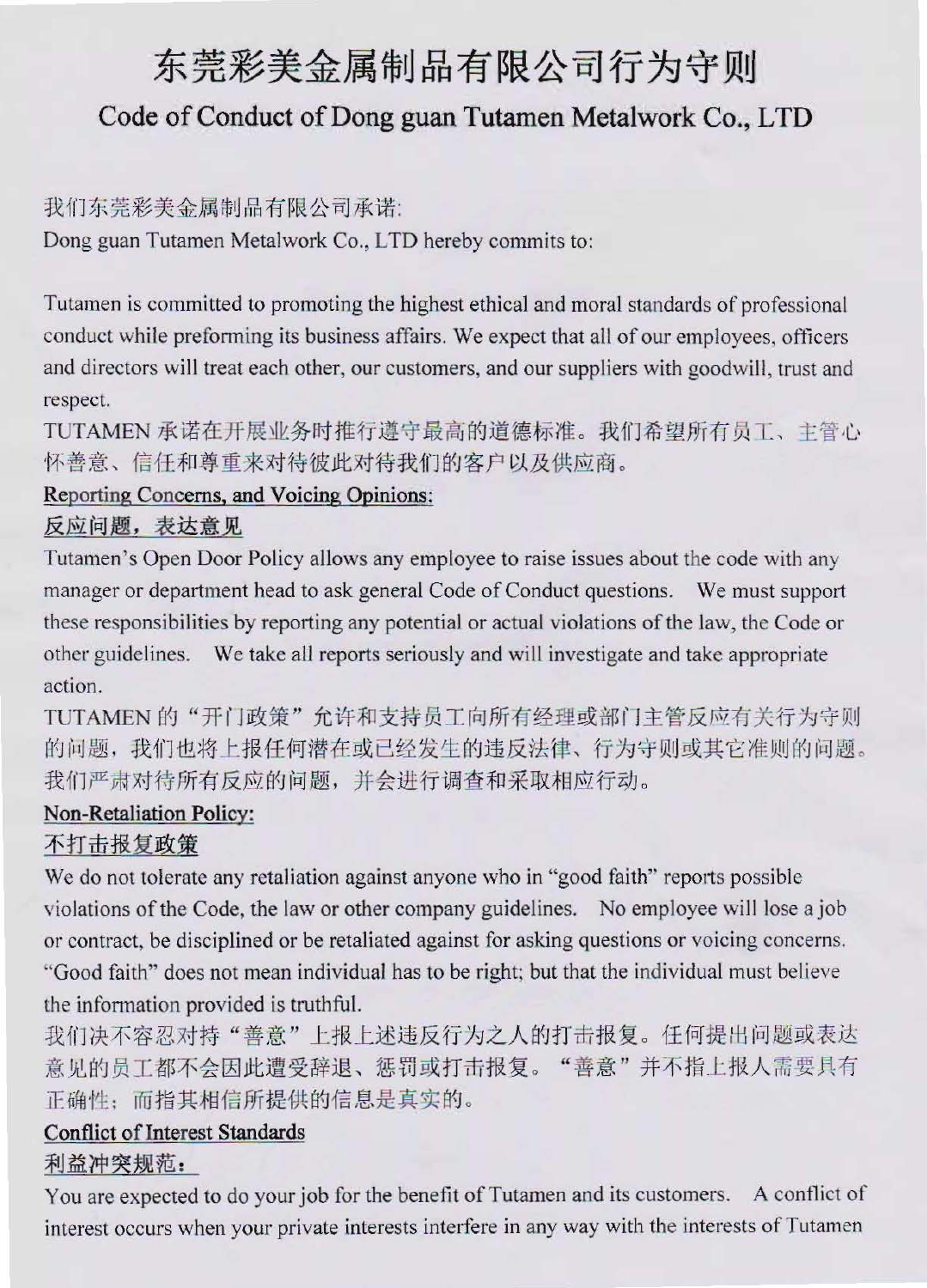as a whole. A potential conflict of interest exists if you participate in or attempt to influence a decision or transaction that could materially affect the value of a "financial" interest" held my you, a family member, or other person whom you have a close relationship with.

你是在为 TUTAMEN 及其顾客的利益而进行工作。当你的私人利益干预 TUTAMEN 的 利益时, 会发生利益冲突。如果你参与一项决策或交易, 或是打算对其施加影响, 而 此决策或交易可能会对你、你的家人、或其他与你有亲密关系的人产生重大利益影响 时,可能会有潜在的利益冲突。

#### Protecting our Assets:

#### 保护我们的资产:

Assets include financial and physical assets, intellectual property and confidential information. We are all personally responsible for safeguarding and using our Company's assets appropriately.

资产包括财务资产和实物资产,知识产权和保密信息。我们应合理的保护和使用公司 的资产。

- 1. Physical Assets: Equipment, facilities and computers are to be used primarily for business. Report theft, loss, damage and misuse, including unauthorized access or personal use of company funds, equipment and other physical assets.
- 2. Intellectual Property: Digital information, trademarks, logos, copyrights, trade secrets, "know-how", patents, internal and external communication are Tutamen's intellectual property. Inappropriate use of Tutamen's or our partners intellectual property may expose Tutamen and you to criminal and civil fines and penalties.

1. 实物资产: 设备、设施和电脑应主要用于业务开展。若发生失窃、损失、滥用, 包括越权使用或私用公司资金、设备或其它实物资产的行为,都应进行上报。

2. 知识产权: 数字信息、商标、标识、版权、商业秘密、专有技术、专利, 以及 外部和内部的往来通讯内容都属彩美的知识产权。不当使用彩美的或我们合作者的知 识产权都可能使彩美或你面临刑事或民事处罚。

#### Confidentiality:

#### 保密:

Tutamen's "Confidential information" includes financial and product information. Make sure that confidential company material stays that way; don't disclose it outside of Tutamen without authorization. It is equally important not to disclose any confidential information from our partners.

TUTAMEN 的"保密信息"包括财务与产品信息。应确保应保密的公司物资不被泄露; 未经允许不得向 TUTAMEN 外部泄露。应以同等态度对待我们合作者的保密信息并且 不得泄露。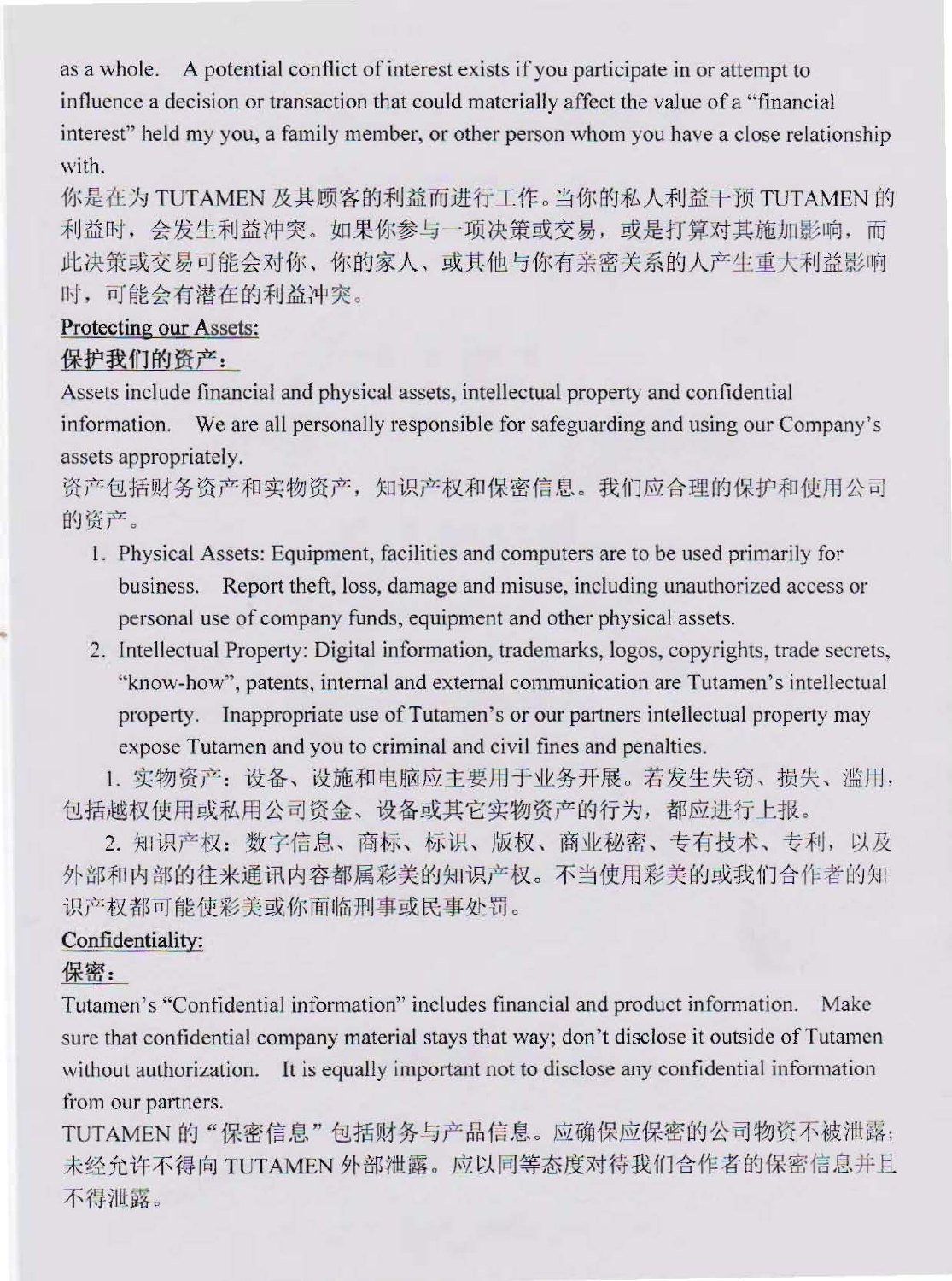在所有运作和行为中都严守职业道德,勇于负责;尊重所有人的权利;以及注重环 境,并达到下列标准:

Strictly observe professional ethics and be accountable during all operations and conducts; respect rights of others, care the environment and reach the following standards: 不得雇佣未满16岁者,或者当地规定的最低法定就业年龄者,或者未满国民 1. 童工

义务教育年龄者.

Child Labor Minors less than 16 ages, those under the minimum legal working age stipulated locally or those under the age of national compulsory education shall not be hired. 2. 非志愿劳工 不得雇佣强迫性或者非志愿劳工,无论是监狱劳工/奴工/契约劳工

或者其他劳工.

**Involuntary Labor** Forced or involuntary labors, regardless of prison labors/slave labors/contract labors or other labors, shall not be hired.

将给于每个员工尊严和尊重,并不得采用体罚,暴力威胁,或者其他形 3. 胁迫和骚扰 式的身体虐待/性虐待/心理虐待或者口头虐待.

Dignity and respect shall be provided to every employee; Intimidation and Harassment any physical punishment, threat of violence or physical abuse/sexual abuse/psychological abuse or verbal abuse in any other forms shall not be adopted.

不得在聘用和雇佣做法中实现歧视, 包括以种族/宗教/年龄/国籍/社会/或 4. 不歧视 者民族团体,性癖,性别,政治观点或者残疾为理由在工资/福利/提拔/惩戒/终止或者 退休等方面实现歧视.

Nondiscrimination Discriminate during recruitment and employment is prohibited, including discrimination on salary/welfare/promotion/punishment/termination or retirement by reason of race/religion/age/nationality/society/or ethnic group, leaning, gender, political view or disability.

将尊重员工以合法及和平的方式,结社/组织起来并进行集体谈判的权利, 5. 结社 而不得加以惩罚或者干预.

Forming an Association Right of employers to form an association/organization to exercise their rights for collective negotiation in a legal and peaceful mean shall be respected, and punishment or intervene to it is prohibited.